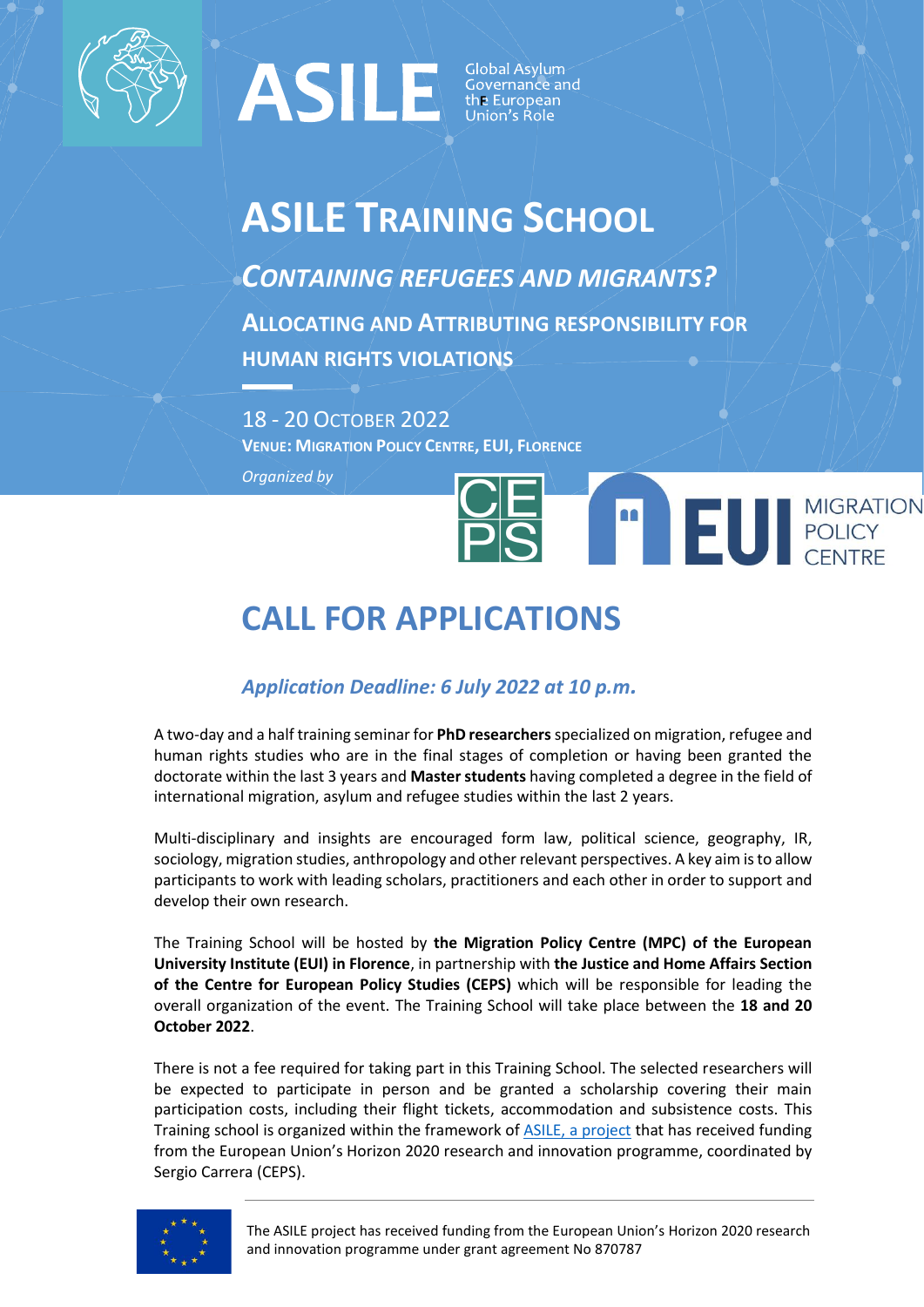

#### **Description and topics covered**

The second ASILE Training Seminar (ATS) will focus on the state of the art in international and EU law when it comes to responsibility allocation, attribution and accountability for violations of migrant and refugee rights in the context of migration control policies and practices. The program will take an international comparative perspective by exploring identified gaps in fundamental rights compliance linked with migration and asylum management policies adopted in different countries and world regions.

A specific focus will be put on **['contained mobility'](https://www.ceps.eu/wp-content/uploads/2019/04/LSE-04_ReSOMA_ImplementingGCR.pdf)** policies and initiatives implemented by states and other actors within the framework of the Global Compact on Refugees (GCR) and the Global Compact on Safe, Orderly and Regular migration (GCM). Furthermore, the ATS will examine the role of variation in governance systems in accounting for the key forms, sources and implications of variation in adaptation to global norms and standards, including the GCR and mobilisations by civil society organisations to safeguard or promote standards and protect the rights of migrant and refugees.

Adopting an **interdisciplinary, multi-actor and multilevel perspective**, the ATS will identify key human rights obligations towards migrants and asylum seekers, assess the level of compliance with these obligations in the context of relevant policy instruments and identify gaps and key issues in existing international and regional responsibility attribution laws and standards.

Selected case and/or country studies will cover different **instruments and actors** in areas such as: border control and surveillance (including push backs); Search and Rescue (SAR) at sea ('pull backs'); and the role of funding in support of external cooperation and capacity building on migration and asylum governance. Attention will be paid to specific issues related to various kinds of instruments through which contained mobility is being designed and implemented, including policy (non-legally binding) arrangements as well as financial and surveillance tools.

The ATS will examine **European Union (EU) actors and their cooperation with third countries**, given the key role played by EU institutions and agencies and its member states in shaping and implementing global, national and local responses on migration and asylum governance in the context of the GCR and GCM. **Relevant experiences in other world regions and countries** will be also central in the Training School. This will include an assessment and comparative analysis of the key issues and ways in which other countries and regions around the world are dealing with similar or distinct issues of responsibility attribution and jurisdiction in the context of extraterritorial migration and asylum management and offshoring.

The different panels will explore **possible ways to address identified legal/judicial, political/democratic and financial accountability gaps** in cases of fundamental rights violations – including internationally wrongful acts and crimes against humanity – linked to contained mobility and cooperative deterrence policies. They will focus on the specific issues related to the increasing involvement of EU actors, international organisations, the private sector and nongovernmental organisations, as well as the roles and impacts of judicial and non-judicial actors, including international, regional and courts, United Nations Treaty Bodies, civil society actors and parliaments in upholding justice.

#### **Participants could consider the following research questions:**

• What are the key features and dynamics of 'contained mobility' policies, including extraterritorial or transnational migration control practices implemented by state and nonstate actors in different world regions (in areas such as border control and surveillance, SAR and pull backs, and the use of funding to carry out training or delegating migration management responsibilities and promoting the criminalization of human smuggling and irregular migration in third countries)?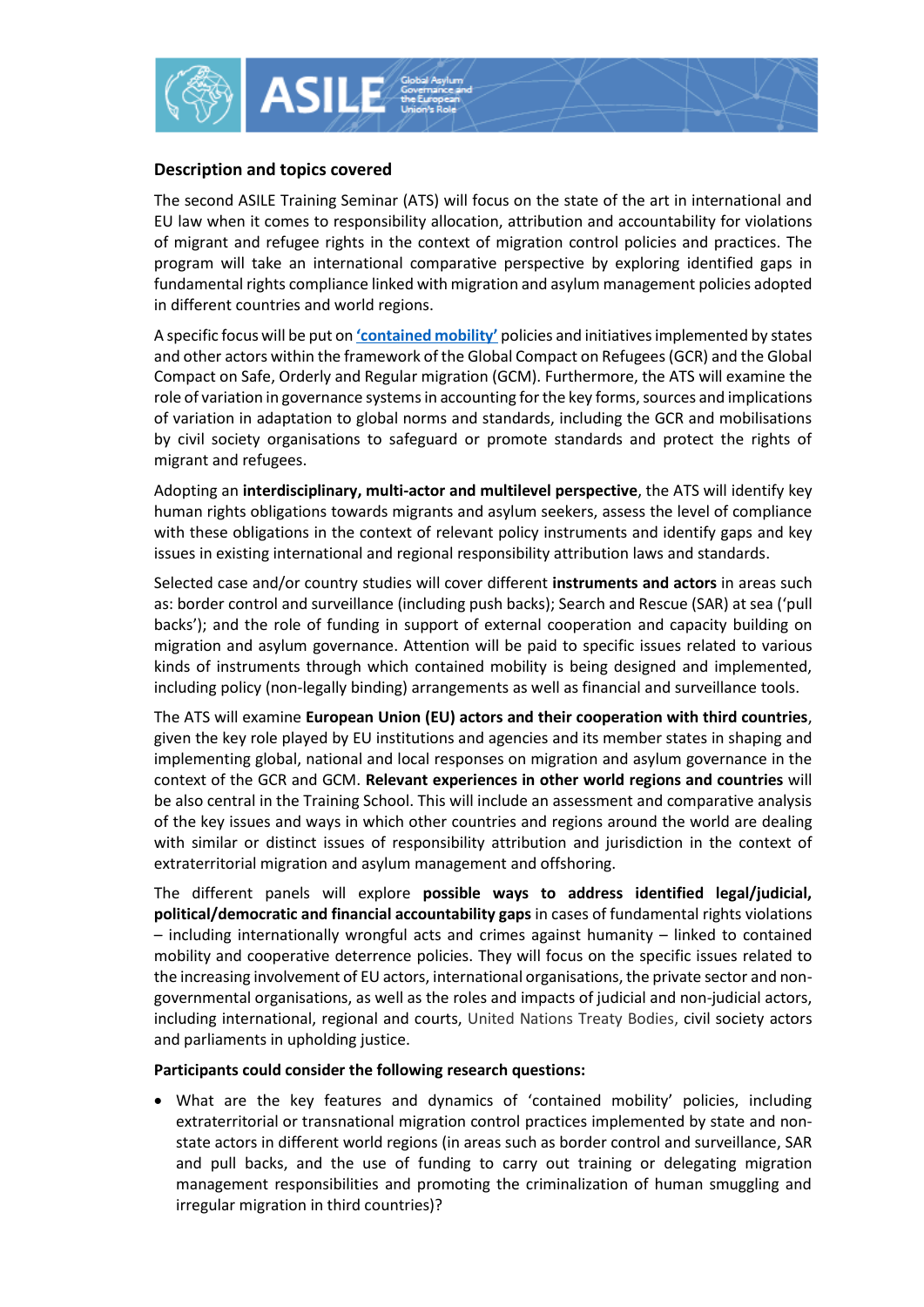

- What are the key standards protecting the rights of refugees, asylum seekers and migrants laid down in international and regional refugee and human rights law, and the laws on international responsibility in cases of internationally wrongful acts and crimes against humanity, that are relevant when addressing the consequences contained mobility policies and practices?
- What are the specificities of different regional human rights systems on aspects such as extraterritorial jurisdiction and attribution of responsibility? Are there any cross-region or cross-country commonalities as regards responsibility attribution standards and challenges? What are the ones related to the EU, in particular when looking at the role of European institutions and agencies such as Frontex or the EU asylum agency?
- What are the most relevant and recent cases concerning violations of migrants and asylum seekers fundamental rights brought to regional human rights courts/commissions and UN bodies and what impact could emerging case-law have on state and non-state actors' practices? What have been the main connecting factors and links in determining human rights jurisdiction by each of these actors, and are there any relevant variations or responsibility gaps?
- Can the GCR and GCM, as non-legally binding instruments, produce any kind of legal effects impacting on states migration policies and practices? How could the key guiding legal principles included in the two Compacts be leveraged upon to increase adherence with international human rights and protection standards towards migrants and refugees? What are the sources and effects in the organization of national asylum governance systems in adapting (or not) to the GCR and the GCM, the partnership principle (involving states, regional and international organisations, civil society and private sector), and what issues of accountability and responsibility attribution do these raises?

#### **Learning outcomes**

Participants will:

- Develop an enhanced understanding of fundamental rights issues and responsibility allocation, attribution/accountability issues and gaps raised by emerging migration and asylum governance policies and practices in different parts of the world.
- Expand their ability to formulate policy and legal solutions/recommendations to ensure responsibility, 'portable justice' and adherence of migration policies and practices with fundamental rights and protection standards.
- Know more about the kinds of actors that are involved in international protection and global asylum governance, including in the field of human rights protection, and their different roles and interactions, as well as the emerging kinds of instruments used to evade or shift responsibilities.
- Gain tools to develop new ideas building from promising practices and evidence-based tools for the development of human rights-compliant migration and refugee policies.
- Engage in an international academic-policy dialogue about current and future issues for the monitoring the implementation of the UN GCR and GCM.

#### **Methodology**

This Training school will adopt an innovative, comparative perspective combining high-level academic insight with the views and insights of early career researchers. This will enable participants to hone their knowledge and upgrade their skills in understanding the specific fundamental rights and protection issues of asylum and migration governance instruments in